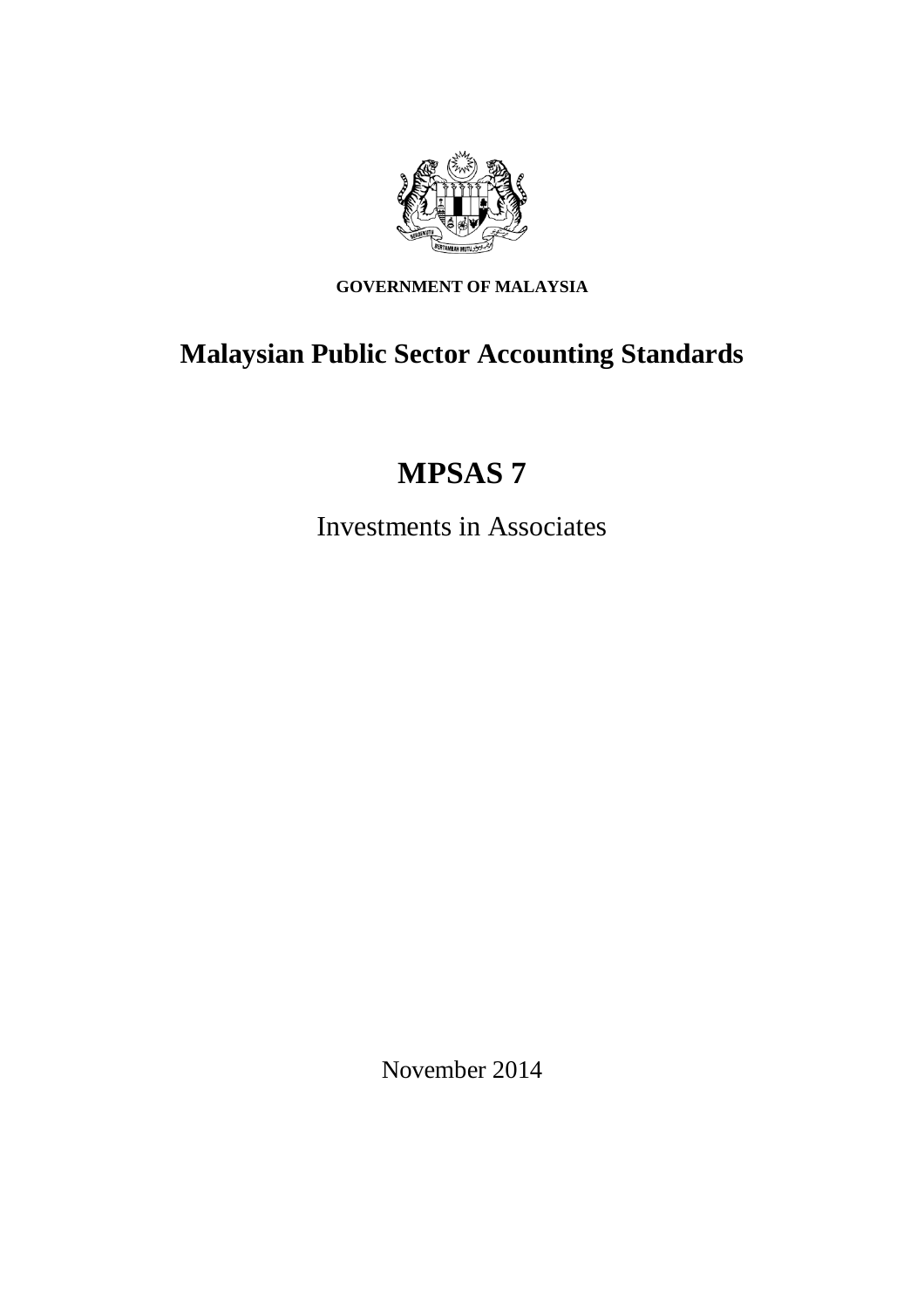#### **MPSAS 7 - Investments in Associates**

#### **Acknowledgment**

The Malaysian Public Sector Accounting Standard (MPSAS) is based on International Public Sector Accounting Standard (IPSAS) 7, *Investments In Associates* from the *Handbook of International Public Sector Accounting* Pronouncements of the International Public Sector Accounting Standards Board, published by the International Federation of Accountants (IFAC) in June 2013 and is used with permission of IFAC.

*Handbook of International Public Sector Accounting Pronouncements* © 2013 by the International Federation of Accountants (IFAC). All rights reserved.

Prepared by: Accountant General's Department No. 1, Persiaran Perdana Kompleks Kementerian Kewangan Presint 2, Pusat Pentadbiran Kerajaan Persekutuan 62594 Putrajaya

Tel : 03-88821000 Faks : 03-88821775 Web: http://www.anm.gov.my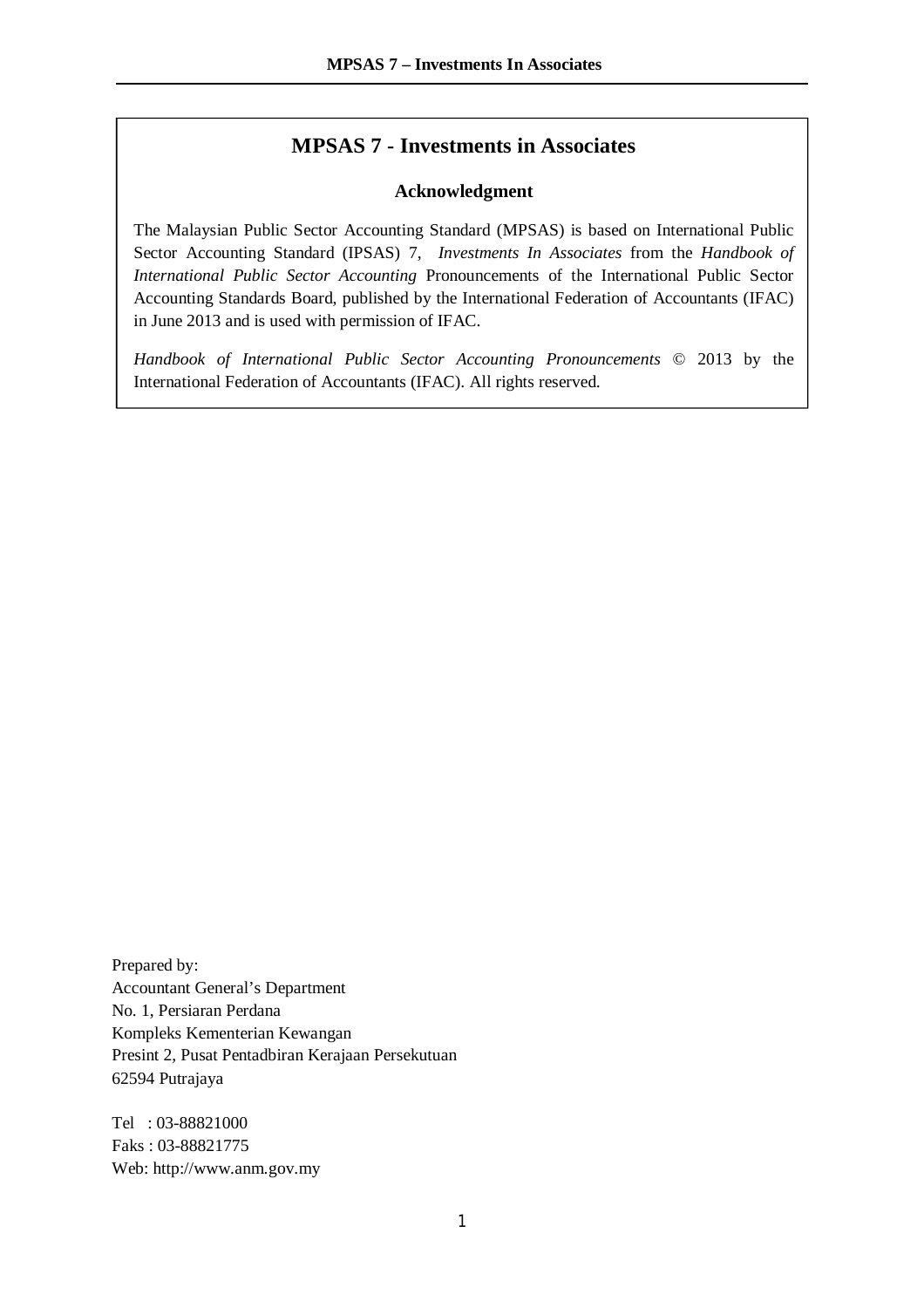### **MPSAS 7-INVESTMENTS IN ASSOCIATES**

#### **CONTENTS**

|                         | Paragraph |
|-------------------------|-----------|
|                         | $1 - 6$   |
|                         | $7 - 18$  |
|                         | $11 - 16$ |
|                         | $17 - 18$ |
|                         | $19 - 40$ |
|                         | $37 - 40$ |
|                         | $41 - 42$ |
|                         | $43 - 46$ |
|                         | $47 - 48$ |
|                         | 49        |
| Comparison with IPSAS 7 |           |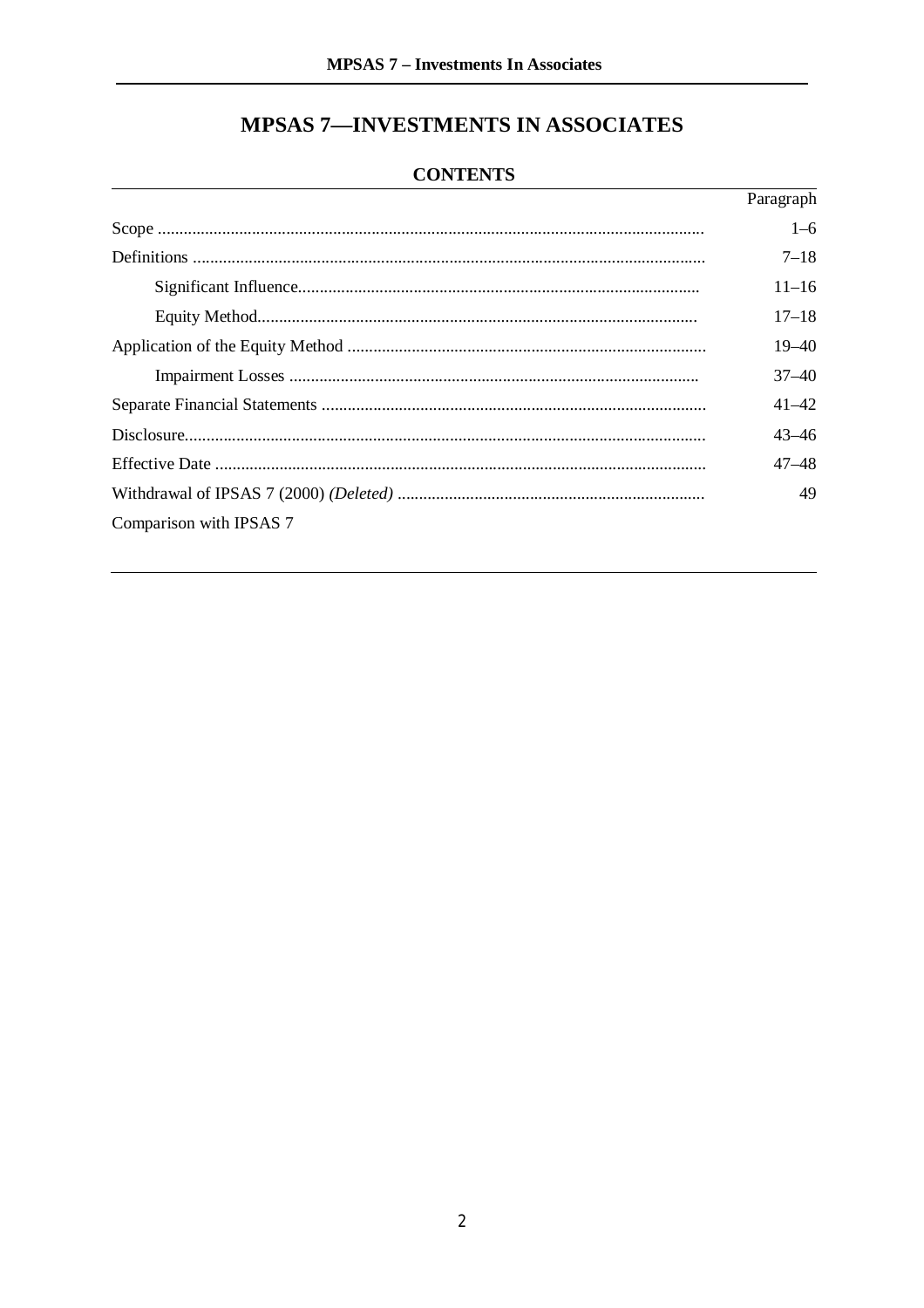Malaysian Public Sector Accounting Standard 7, *Investments in Associates*, is set out in paragraphs 1 - 49. All the paragraphs have equal authority. MPSAS 7 should be read in the context of the *Preface to Malaysian Public Sector Accounting Standards*. MPSAS 3, *Accounting Policies, Changes in Accounting Estimates and Errors*, provides a basis for selecting and applying accounting policies in the absence of explicit guidance.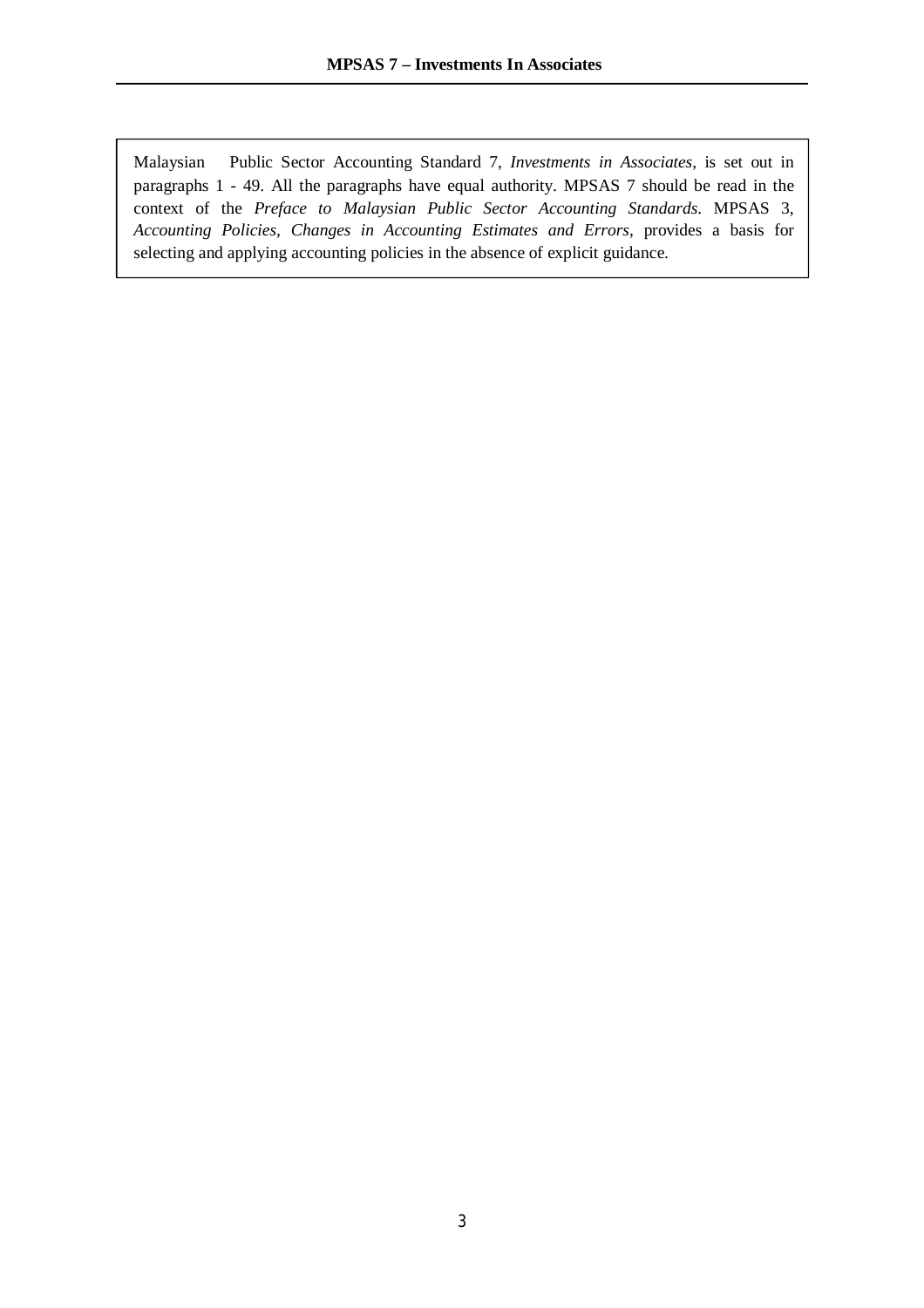#### **Scope**

- 1. **An entity that prepares and presents financial statements under the accrual basis of accounting shall apply this Standard in accounting by an investor for investments in associates where the investment in the associate leads to the holding of an ownership interest in the form of a shareholding or other formal equity structure. However, it does not apply to investments in associates held by:** 
	- (a) **Venture capital organizations; or**
	- (b) **Mutual funds, unit trusts and similar entities including investment-linked insurance funds;**

**that are measured at fair value, with changes in fair value recognized in surplus or deficit in the period of the change in accordance with MPSAS 29,** *Financial Instruments: Recognition and Measurement***. An entity holding such an investment shall make the disclosures required by paragraph 43(f).**

- 2. Guidance on recognition and measurement of interests identified in paragraph 1 that are measured at fair value, with changes in fair value recognized in surplus or deficit in the period of the change, can be found in MPSAS 29.
- 3. This Standard provides the basis for accounting for ownership interests in associates. That is, the investment in the other entity confers on the investor the risks and rewards incidental to an ownership interest. This Standard applies only to investments in the formal equity structure (or its equivalent) of an investee. A formal equity structure means share capital or an equivalent form of unitized capital, such as units in a property trust, but may also include other equity structures in which the investor's interest can be measured reliably. Where the equity structure is poorly defined, it may not be possible to obtain a reliable measure of the ownership interest.
- 4. Some contributions made by public sector entities may be referred to as an "investment" but may not give rise to an ownership interest. For example, a public sector entity may make a substantial investment in the development of a hospital that is owned and operated by a charity. While such contributions are non-exchange in nature, they allow the public sector entity to participate in the operation of the hospital, and the charity is accountable to the public sector entity for its use of public monies. However, the contributions made by the public sector entity do not constitute an ownership interest, as the charity could seek alternative funding and thereby prevent the public sector entity from participating in the operation of the hospital. Accordingly, the public sector entity is not exposed to the risks, nor does it enjoy the rewards, that are incidental to an ownership interest.

#### 5. **This Standard applies to all public sector entities other than Government Business Enterprises (GBEs).**

6. The *Preface to Malaysian Public Sector Accounting Standards* issued by the Accountant General's Department explains that GBEs apply approved accounting standards issued by the Malaysian Accounting Standards Board (MASB). GBEs are defined in MPSAS 1, *Presentation of Financial Statements*.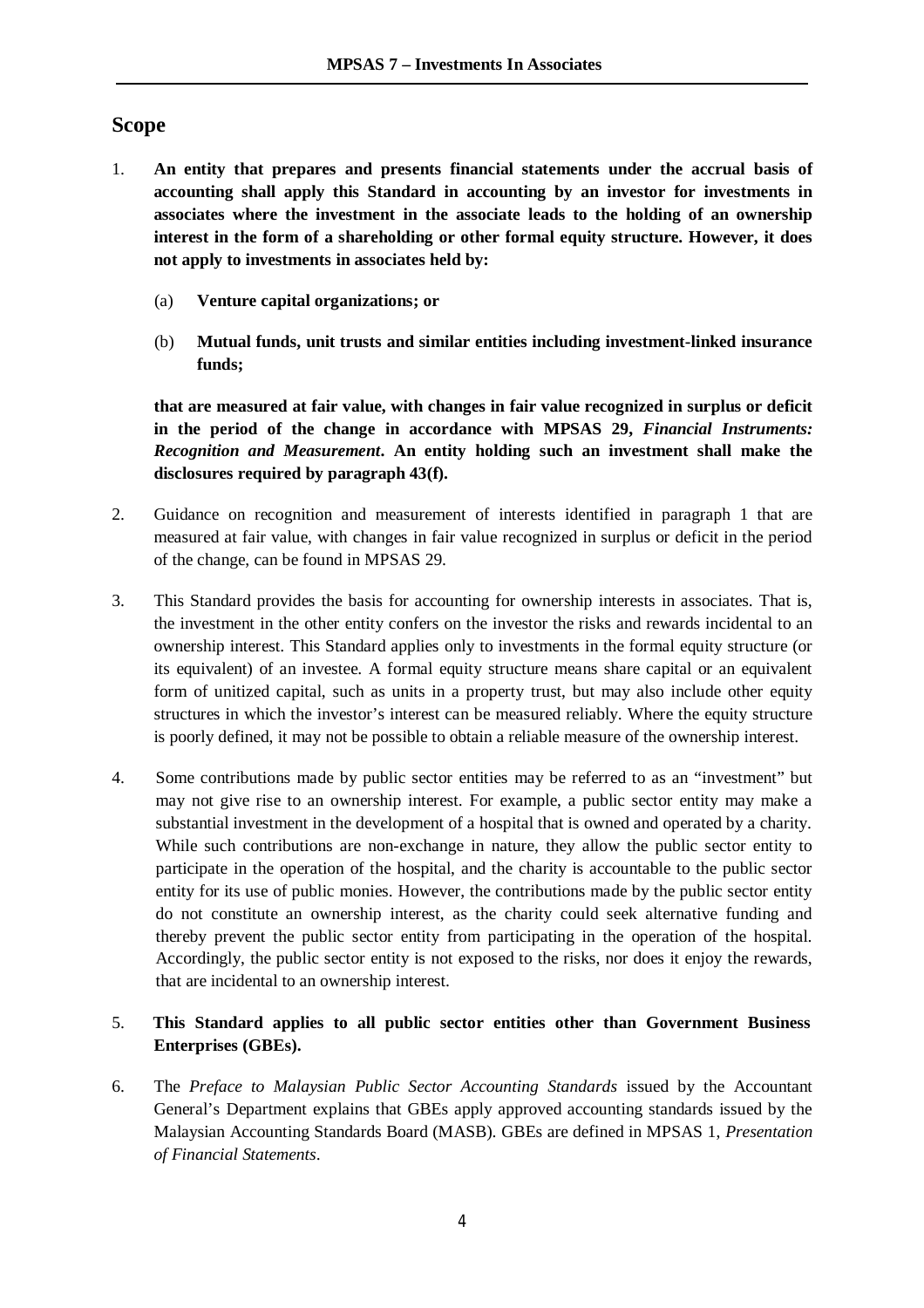#### **Definitions**

7. **The following terms are used in this Standard with the meanings specified:** 

**An associate is an entity, including an unincorporated entity such as a partnership, over which the investor has significant influence, and that is neither a controlled entity nor an interest in a joint venture.** 

**The equity method (for the purpose of this Standard) is a method of accounting whereby the investment is initially recognized at cost, and adjusted thereafter for the postacquisition change in the investor's share of net assets/equity of the investee. The surplus or deficit of the investor includes the investor's share of the surplus or deficit of the investee.** 

**Significant influence (for the purpose of this Standard) is the power to participate in the financial and operating policy decisions of the investee but is not control or joint control over those policies.** 

**Terms defined in other MPSASs are used in this Standard with the same meaning as in those Standards, and are reproduced in the** *Glossary of Defined Terms* **published separately.**

- 8. Financial statements of an entity that does not have a controlled entity, associate, or venturer's interest in a joint venture are not separate financial statements.
- 9. Separate financial statements are those presented in addition to:
	- (a) consolidated financial statements,
	- (b) financial statements in which investments are accounted for using the equity method, and
	- (c) financial statements in which the venturer's interests in joint ventures are proportionately consolidated.

Separate financial statements may or may not be appended to, or accompany, those financial statements.

- 10. Entities that are exempted in accordance with:
	- (a) paragraph 16 of MPSAS 6, *Consolidated and Separate Financial Statements*, from consolidation,
	- (b) paragraph 3 of MPSAS 8, *Interests in Joint Ventures*, from applying proportionate consolidation, or
	- (c) paragraph 19(c) of this Standard from applying the equity method may present separate financial statements as their only financial statements.

#### **Significant Influence**

11. Whether an investor has significant influence over the investee is a matter of judgment based on the nature of the relationship between the investor and the investee, and on the definition of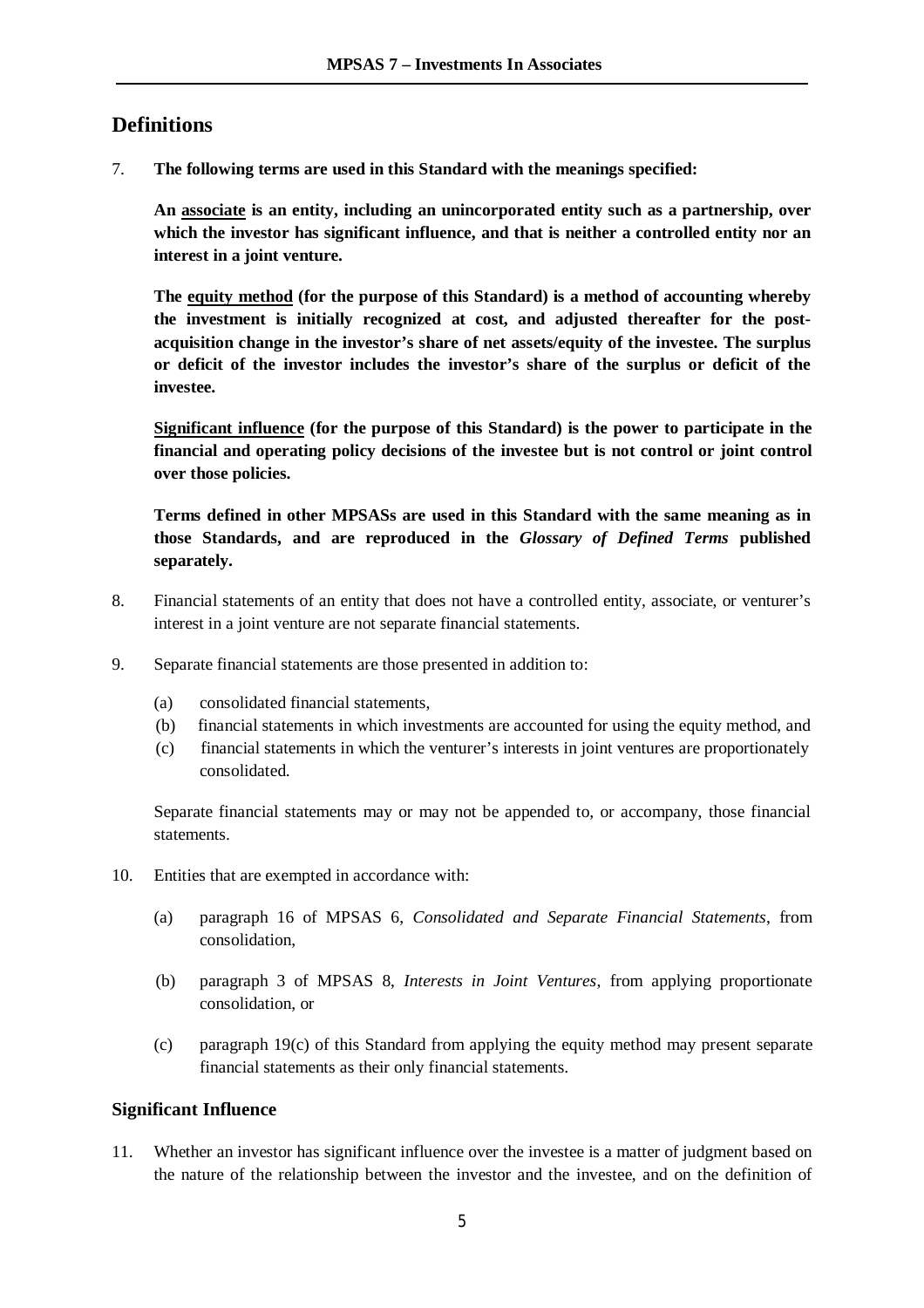significant influence in this Standard. This Standard applies only to those associates in which an entity holds an ownership interest in the form of a shareholding or other formal equity structure.

- 12. The existence of significant influence by an investor is usually evidenced in one or more of the following ways:
	- (a) Representation on the board of directors or equivalent governing body of the investee;
	- (b) Participation in policy-making processes, including participation in decisions about dividends or similar distributions;
	- (c) Material transactions between the investor and the investee;
	- (d) Interchange of managerial personnel; or
	- (e) Provision of essential technical information.
- 13. If the investor's ownership interest is in the form of shares, and it holds, directly or indirectly (e.g., through controlled entities), 20 percent or more of the voting power of the investee, it is presumed that the investor has significant influence, unless it can be clearly demonstrated that this is not the case. Conversely, if the investor holds, directly or indirectly (e.g., through controlled entities), less than 20 percent of the voting power of the investee, it is presumed that the investor does not have significant influence, unless such influence can be clearly demonstrated. A substantial or majority ownership by another investor does not necessarily preclude an investor from having significant influence.
- 14. An entity may own:
	- (a) share warrants,
	- (b) share call options,
	- (c) debt or equity instruments that are convertible into ordinary shares, or
	- (d) other similar instruments that have the potential, if exercised or converted, to give the entity additional voting power or reduce another party's voting power over the financial and operating policies of another entity (i.e., potential voting rights).

The existence and effect of potential voting rights that are currently exercisable or convertible, including potential voting rights held by other entities, are considered when assessing whether an entity has significant influence. Potential voting rights are not currently exercisable or convertible when, for example, they cannot be exercised or converted until a future date or until the occurrence of a future event.

15. In assessing whether potential voting rights contribute to significant influence, the entity examines all facts and circumstances (including the terms of exercise of the potential voting rights and any other binding arrangements, whether considered individually or in combination) that affect potential rights, except the intention of management and the financial ability to exercise or convert.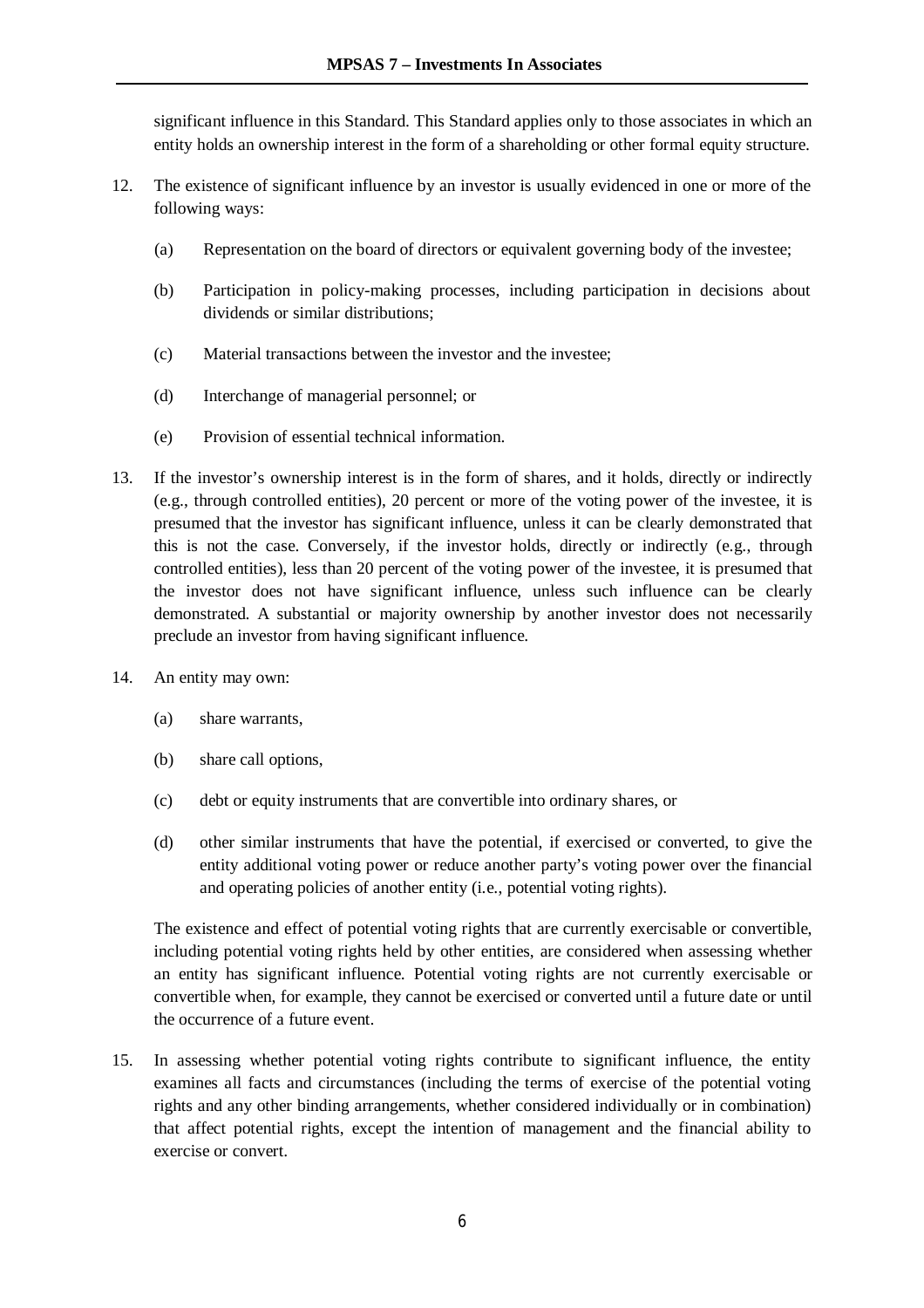16. An entity loses significant influence over an investee when it loses the power to participate in the financial and operating policy decisions of that investee. The loss of significant influence can occur with or without a change in absolute or relative ownership levels. It could occur, for example, when an associate becomes subject to the control of another government, a court, administrator, or regulator. It could also occur as a result of a binding agreement.

#### **Equity Method**

- 17. Under the equity method, the investment in an associate is initially recognized at cost, and the carrying amount is increased or decreased to recognize the investor's share of surplus or deficit of the investee after the date of acquisition. The investor's share of the surplus or deficit of the investee is recognized in the investor's surplus or deficit. Distributions received from an investee reduce the carrying amount of the investment. Adjustments to the carrying amount may also be necessary for changes in the investor's proportionate interest in the investee arising from changes in the investee's equity that have not been recognized in the investee's surplus or deficit. Such changes include those arising from the revaluation of property, plant, and equipment, and from foreign exchange translation differences. The investor's share of those changes is recognized directly in net assets/equity of the investor.
- 18. When potential voting rights exist, the investor's share of surplus or deficit of the investee and of changes in the investee's net assets/equity is determined on the basis of present ownership interests, and does not reflect the possible exercise or conversion of potential voting rights.

#### **Application of the Equity Method**

- 19. **An investment in an associate shall be accounted for using the equity method, except when:** 
	- (a) **There is evidence that the investment is acquired and held exclusively with a view to its disposal within twelve months from acquisition and that management is actively seeking a buyer;**
	- (b) **The exception in paragraph 16 of MPSAS 6, allowing a controlling entity that also has an investment in an associate not to present consolidated financial statements, applies; or**
	- (c) **All of the following apply:** 
		- (i) **The investor is:**

**A wholly-owned controlled entity, and users of financial statements prepared by applying the equity method are unlikely to exist or their information needs are met by the controlling entity's consolidated financial statements; or**

**A partially-owned controlled entity of another entity and its other owners, including those not otherwise entitled to vote, have been informed about, and do not object to, the investor not applying the equity method;**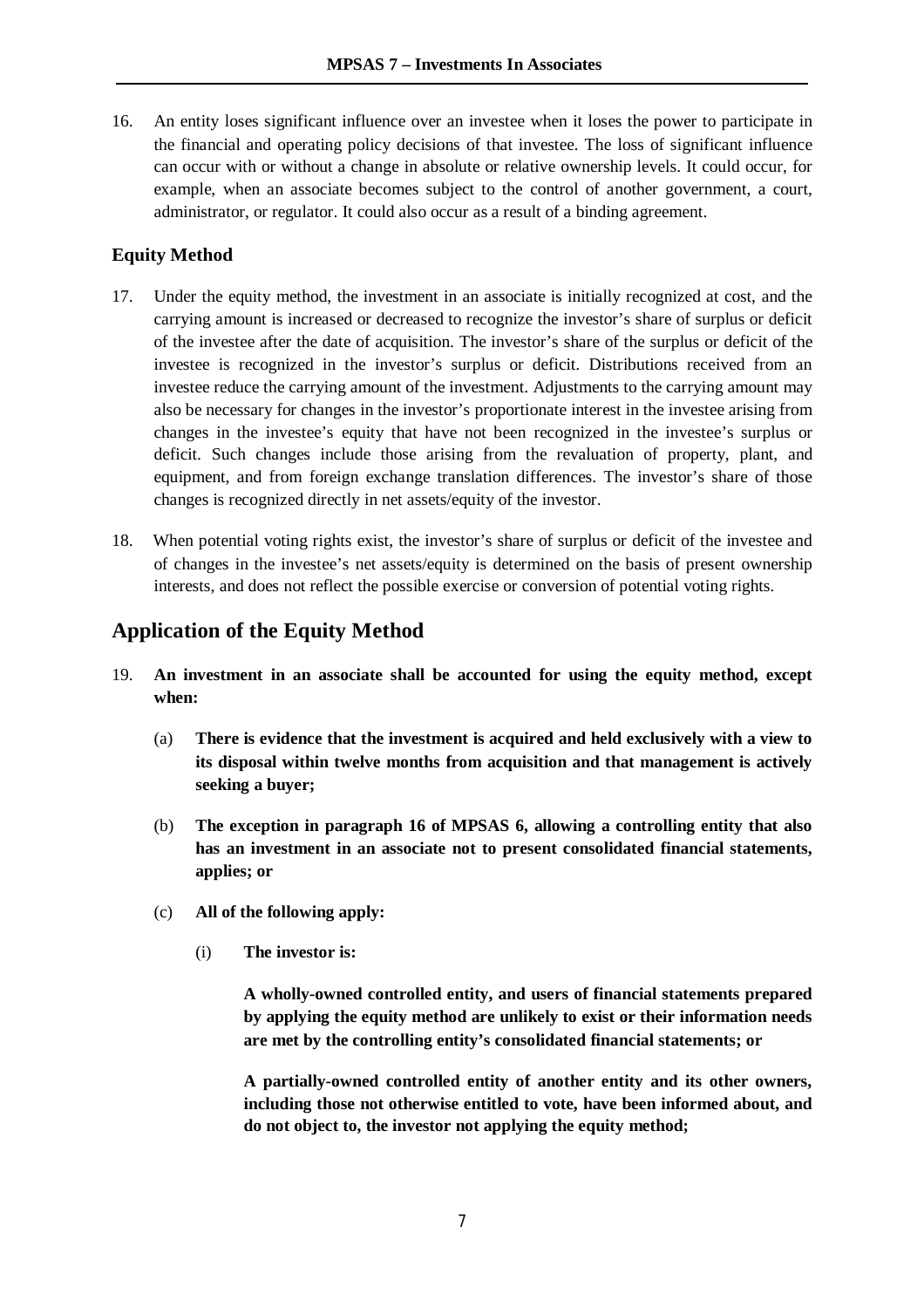- (ii) **The investor's debt or equity instruments are not traded in a public market (a domestic or foreign stock exchange or an over-the-counter market, including local and regional markets);**
- (iii) **The investor did not file, nor is it in the process of filing, its financial statements with a securities commission or other regulatory organization, for the purpose of issuing any class of instruments in a public market; and**
- (iv) **The ultimate or any intermediate controlling entity of the investor produces consolidated financial statements available for public use that comply with MPSASs.**
- 20. Investments described in paragraph 19(a) shall be classified as held for trading and accounted for in accordance with MPSAS 29.
- 21. When an investment in an associate previously accounted for in accordance with MPSAS 29 is not disposed of within twelve months, it shall be accounted for using the equity method as from the date of acquisition. Financial statements for the periods since acquisition shall be restated.
- 22. Exceptionally, an entity may have found a buyer for an associate described in paragraph 19(a), but may not have completed the sale within twelve months, because of the need for approval by regulators or others. The entity is not required to apply the equity method to an investment in such an associate if:
	- (a) the sale is in process at the reporting date, and
	- (b) there is no reason to believe that it will not be completed shortly after the reporting date.
- 23. The recognition of revenue on the basis of distributions received may not be an adequate measure of the revenue earned by an investor on an investment in an associate, because the distributions received may bear little relation to the performance of the associate. In particular, where the associate has not-for- profit objectives, investment performance will be determined by factors such as the cost of outputs and overall service delivery. Because the investor has significant influence over the associate, the investor has an interest in the associate's performance and, as a result, the return on its investment. The investor accounts for this interest by extending the scope of its financial statements to include its share of surpluses or deficits of such an associate. As a result, application of the equity method provides more informative reporting of the net assets/equity and surplus or deficit of the investor.
- 24. **An investor shall discontinue the use of the equity method from the date that it ceases to have significant influence over an associate, and shall account for the investment in accordance with MPSAS 29 from that date, provided the associate does not become a controlled entity or a joint venture as defined in MPSAS 8.**
- 25. **The carrying amount of the investment at the date that it ceases to be an associate shall be regarded as its cost on initial measurement as a financial asset in accordance with MPSAS 29.**
- 26. Many of the procedures appropriate for the application of the equity method are similar to the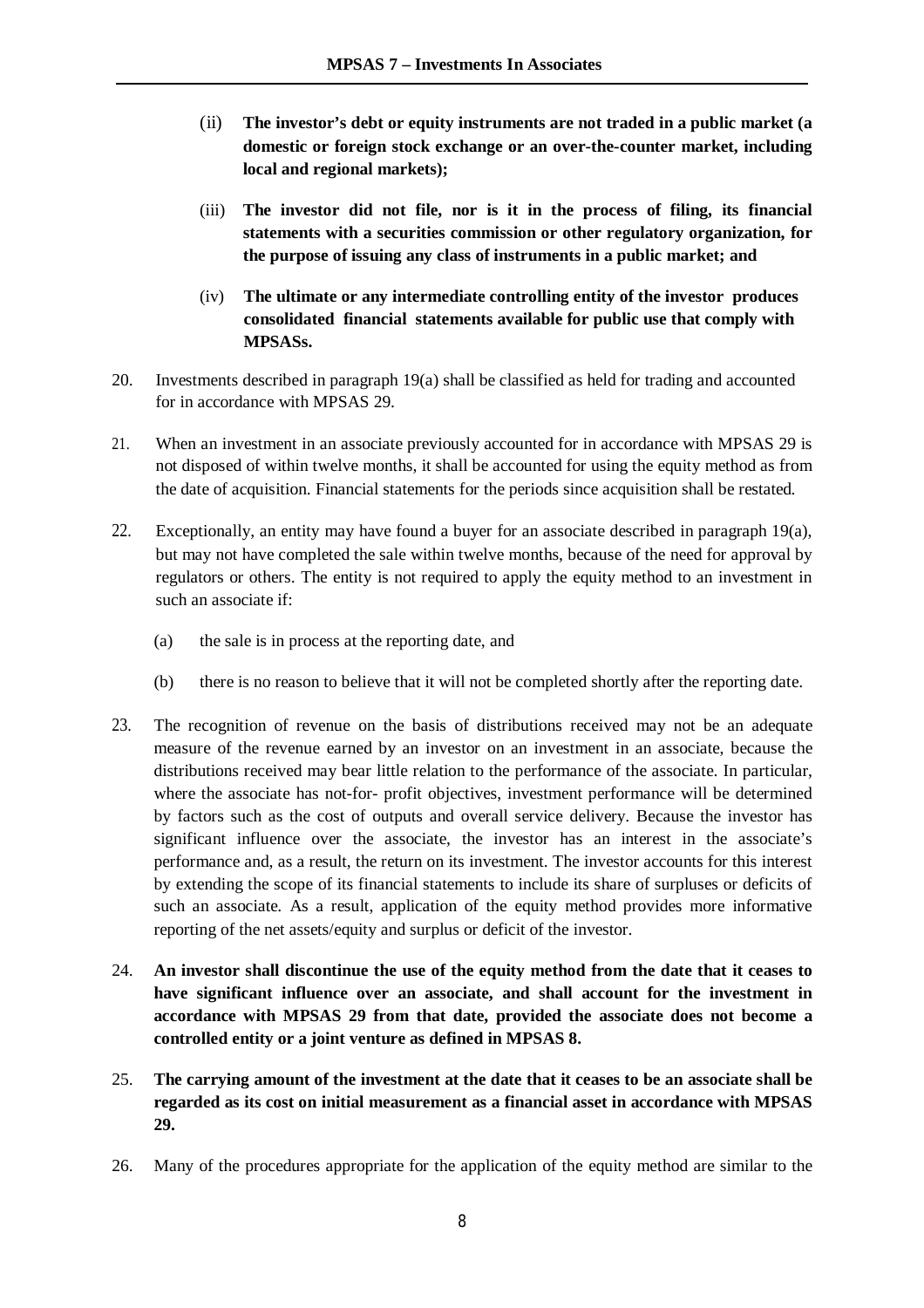consolidation procedures described in MPSAS 6. Furthermore, the concepts underlying the procedures used in accounting for the acquisition of a controlled entity are also adopted in accounting for the acquisition of an investment in an associate.

- 27. An economic entity's share in an associate is the aggregate of the holdings in that associate by the controlling entity and its controlled entities. The holdings of the economic entity's other associates or joint ventures are ignored for this purpose. When an associate has controlled entities, associates, or joint ventures, the surpluses or deficits and net assets taken into account in applying the equity method are those recognized in the associate's financial statements (including the associate's share of the surpluses or deficits and net assets of its associates and joint ventures), after any adjustments necessary to give effect to uniform accounting policies (see paragraphs 32 and 33).
- 28. Surpluses and deficits resulting from upstream and downstream transactions between an investor (including its consolidated controlled entities) and an associate are recognized in the investor's financial statements only to the extent of unrelated investors' interests in the associate. Upstream transactions are, for example, sales of assets from an associate to the investor. Downstream transactions are, for example, sales of assets from the investor to an associate. The investor's share in the associate's surpluses and deficits resulting from these transactions is eliminated.
- 29. An investment in an associate is accounted for using the equity method from the date on which it becomes an associate. Guidance on accounting for any difference (whether positive or negative) between the cost of acquisition and the investor's share of the fair values of the net identifiable assets of the associate is treated as goodwill (guidance can be found in the relevant international or national accounting standard dealing with business combinations). Goodwill relating to an associate is included in the carrying amount of the investment. Appropriate adjustments to the investor's share of the surpluses or deficits after acquisition are made to account, for example, for depreciation of the depreciable assets, based on their fair values at the date of acquisition.
- 30. **The most recent available financial statements of the associate are used by the investor in applying the equity method. When the reporting dates of the investor and the associate are different, the associate prepares, for the use of the investor, financial statements as of the same date as the financial statements of the investor unless it is impracticable to do so.**
- 31. **When, in accordance with paragraph 30, the financial statements of an associate used in applying the equity method are prepared as of a different reporting date from that of the investor, adjustments shall be made for the effects of significant transactions or events that occur between that date and the date of the investor's financial statements. In any case, the difference between the reporting date of the associate and that of the investor shall be no more than three months. The length of the reporting periods and any difference in the reporting dates shall be the same from period to period.**

#### 32. **The investor's financial statements shall be prepared using uniform accounting policies for like transactions and events in similar circumstances.**

33. If an associate uses accounting policies other than those of the investor for like transactions and events in similar circumstances, adjustments shall be made to conform the associate's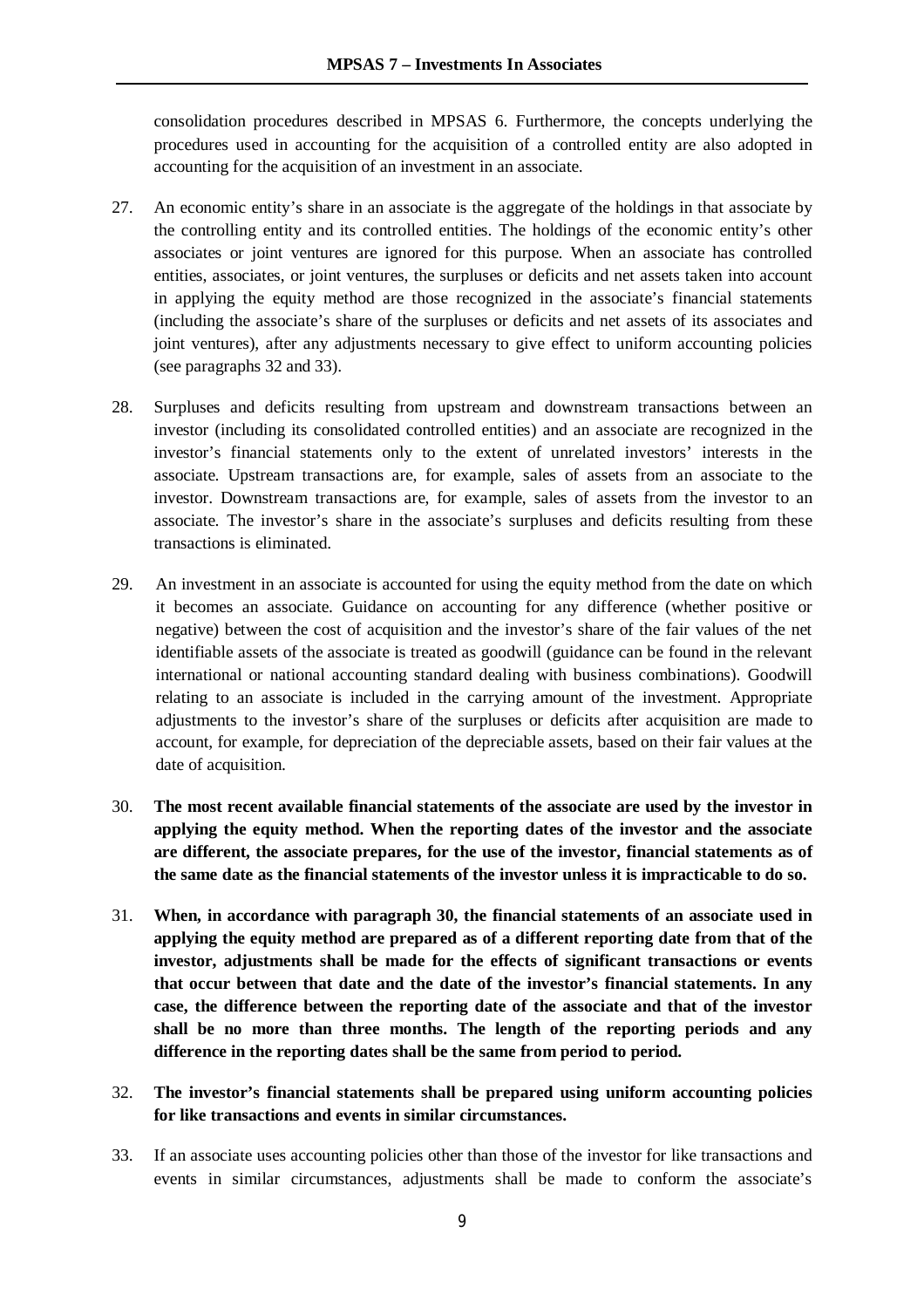accounting policies to those of the investor when the associate's financial statements are used by the investor in applying the equity method.

- 34. If an associate has outstanding cumulative preferred shares that are held by parties other than the investor, and classified as net assets/equity, the investor computes its share of surpluses or deficits after adjusting for the dividends on such shares, whether or not the dividends have been declared.
- 35. If an investor's share of deficits of an associate equals or exceeds its interest in the associate, the investor discontinues recognizing its share of further losses. The interest in an associate is the carrying amount of the investment in the associate under the equity method, together with any long-term interests that, in substance, form part of the investor's net investment in the associate. For example, an item for which settlement is neither planned nor likely to occur in the foreseeable future is, in substance, an extension of the entity's investment in that associate. Such items may include preference shares and long-term receivables or loans, but do not include trade receivables, trade payables, or any long-term receivables for which adequate collateral exists, such as secured loans. Losses recognized under the equity method in excess of the investor's investment in ordinary shares are applied to the other components of the investor's interest in an associate in the reverse order of their seniority (i.e., priority of liquidation).
- 36. After the investor's interest is reduced to zero, additional losses are provided for, and a liability is recognized, only to the extent that the investor has incurred legal or constructive obligations, or made payments on behalf of the associate. If the associate subsequently reports surpluses, the investor resumes recognizing its share of those surpluses only after its share of the surpluses equals the share of deficits not recognized.

#### **Impairment Losses**

- 37. After application of the equity method, including recognizing the associate's losses in accordance with paragraph 35, the investor applies the requirements of MPSAS 29 to determine whether it is necessary to recognize any additional impairment loss with respect to the investor's net investment in the associate.
- 38. The investor also applies the requirements MPSAS 29 to determine whether any additional impairment loss is recognized with respect to the investor's interest in the associate that does not constitute part of the net investment and the amount of the impairment loss.
- 39. If application of the requirements in MPSAS 29 indicates that the investment may be impaired, an entity applies MPSAS 21, *Impairment of Non-Cash-Generating Assets*, and MPSAS 26, *Impairment of Cash-Generating Assets*. MPSAS 26 directs an entity to determine the value in use of the cash-generating investment. Based on MPSAS 26, an entity estimates:
	- (a) Its share of the present value of the estimated future cash flows expected to be generated by the investee, including the cash flows from the operations of the investee and the proceeds on the ultimate disposal of the investment; or
	- (b) The present value of the estimated future cash flows expected to arise from dividends or similar distributions to be received from the investment, and from its ultimate disposal.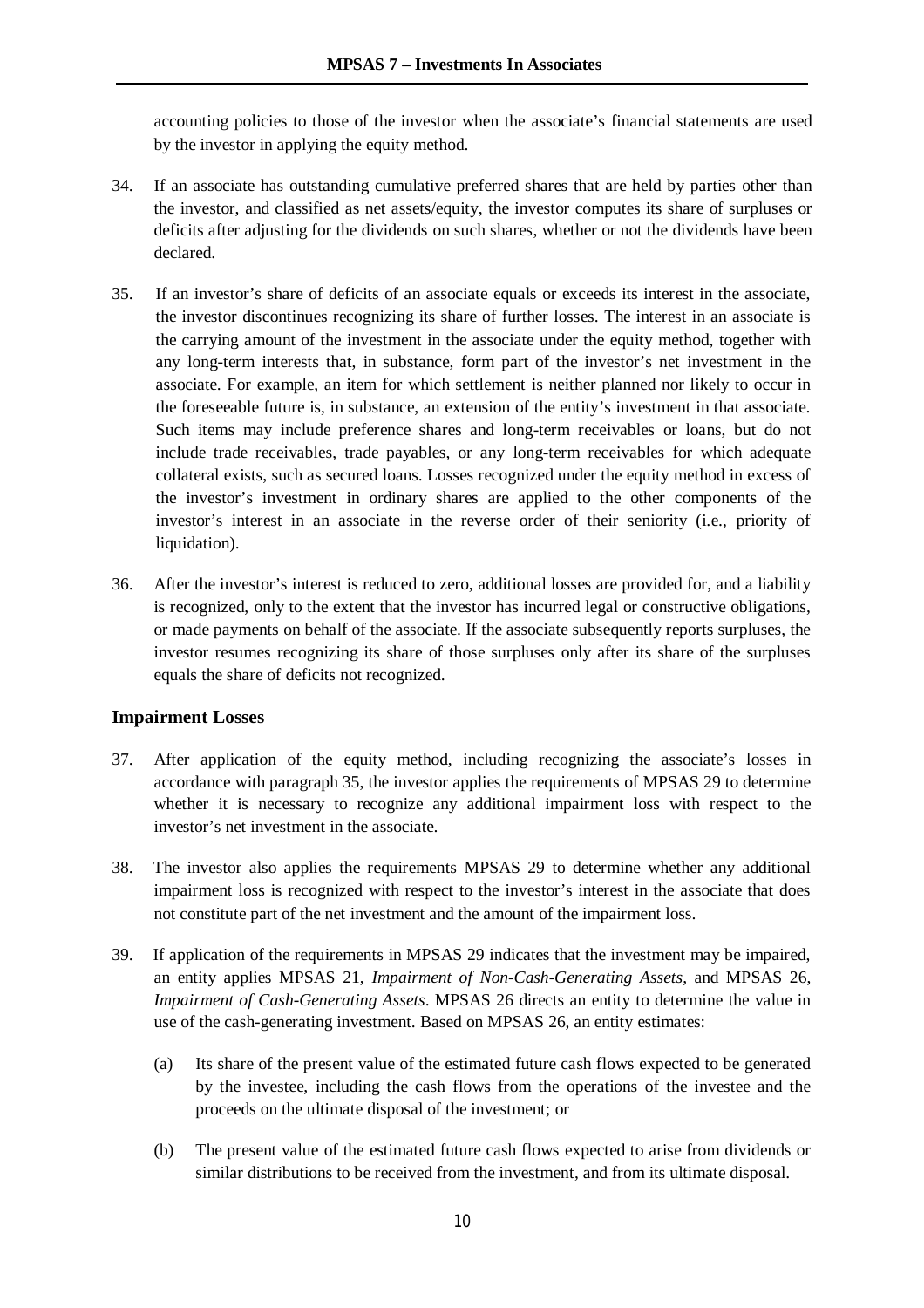Under appropriate assumptions, both methods give the same result. Any resulting impairment loss for the investment is allocated in accordance with MPSAS 26.

40. The recoverable amount of an investment in an associate is assessed for each associate, unless the associate does not generate cash inflows from continuing use that are largely independent of those from other assets of the entity.

#### **Separate Financial Statements**

- 41. **An investment in an associate shall be accounted for in the investor's separate financial statements in accordance with paragraphs 58–64 of MPSAS 6.**
- 42. This Standard does not mandate which entities produce separate financial statements available for public use.

#### **Disclosure**

- 43. **The following disclosures shall be made:** 
	- (a) **The fair value of investments in associates for which there are published price quotations;**
	- (b) **Summarized financial information of associates, including the aggregated amounts of assets, liabilities, revenues, and surplus or deficit;**
	- (c) **The reasons why the presumption that an investor does not have significant influence is overcome if the investor holds, directly or indirectly through controlled entities, less than 20 percent of the voting or potential voting power of the investee but concludes that it has significant influence;**
	- (d) **The reasons why the presumption that an investor has significant influence is overcome if the investor holds, directly or indirectly through controlled entities, 20 percent or more of the voting power of the investee but concludes that it does not have significant influence;**
	- (e) **The reporting date of the financial statements of an associate, when such financial statements are used in applying the equity method and are as of a reporting date or for a period that is different from that of the investor, and the reason for using a different reporting date or different period;**
	- (f) **The nature and extent of any significant restrictions (e.g., resulting from borrowing arrangements or regulatory requirements) on the ability of associates to transfer funds to the investor in the form of cash dividends or similar distributions, or repayment of loans or advances;**
	- (g) **The unrecognized share of losses of an associate, both for the period and cumulatively, if an investor has discontinued recognition of its share of losses of an associate;**
	- (h) **The fact that an associate is not accounted for using the equity method in**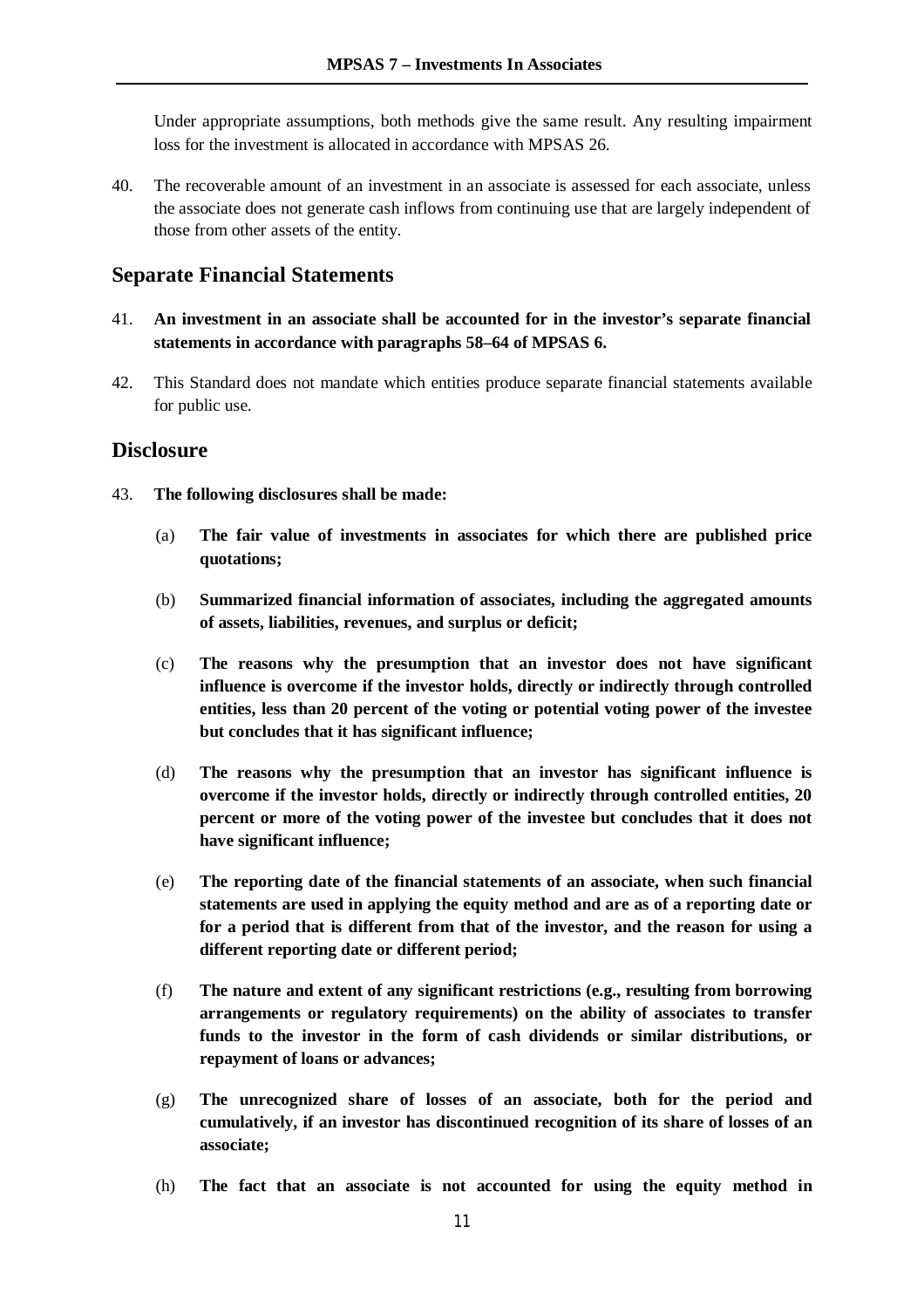**accordance with paragraph 19; and** 

- (i) **Summarized financial information of associates, either individually or in groups, that are not accounted for using the equity method, including the amounts of total assets, total liabilities, revenues, and surpluses or deficits.**
- 44. **Investments in associates accounted for using the equity method shall be classified as noncurrent assets. The investor's share of the surplus or deficit of such associates, and the carrying amount of these investments shall be separately disclosed. The investor's share of any discontinuing operations of such associates shall also be separately disclosed.**
- 45. **The investor's share of changes recognized directly in the associate's net assets/equity shall be recognized directly in net assets/equity by the investor and shall be disclosed in the statement of changes in net assets/equity as required by MPSAS 1.**
- 46. **In accordance with MPSAS 19,** *Provisions, Contingent Liabilities and Contingent Assets***, the investor shall disclose:**
	- (a) **Its share of the contingent liabilities of an associate incurred jointly with other investors; and**
	- (b) **Those contingent liabilities that arise because the investor is severally liable for all or part of the liabilities of the associate.**

#### **Effective Date**

- 47. **An entity shall apply this Standard for annual financial statements covering periods beginning on or after January 1, 2017. Earlier application is encouraged. If an entity applies this Standard for a period beginning before January 1, 2017, it shall disclose that fact.**
- 47A. *(Deleted).*
- 48. When an entity adopts the accrual basis of accounting as defined by MPSASs for financial reporting purposes subsequent to this effective date, this Standard applies to the entity's annual financial statements covering periods beginning on or after the date of adoption.

#### **Withdrawal of IPSAS 7 (2000)**

49. *(Deleted).*